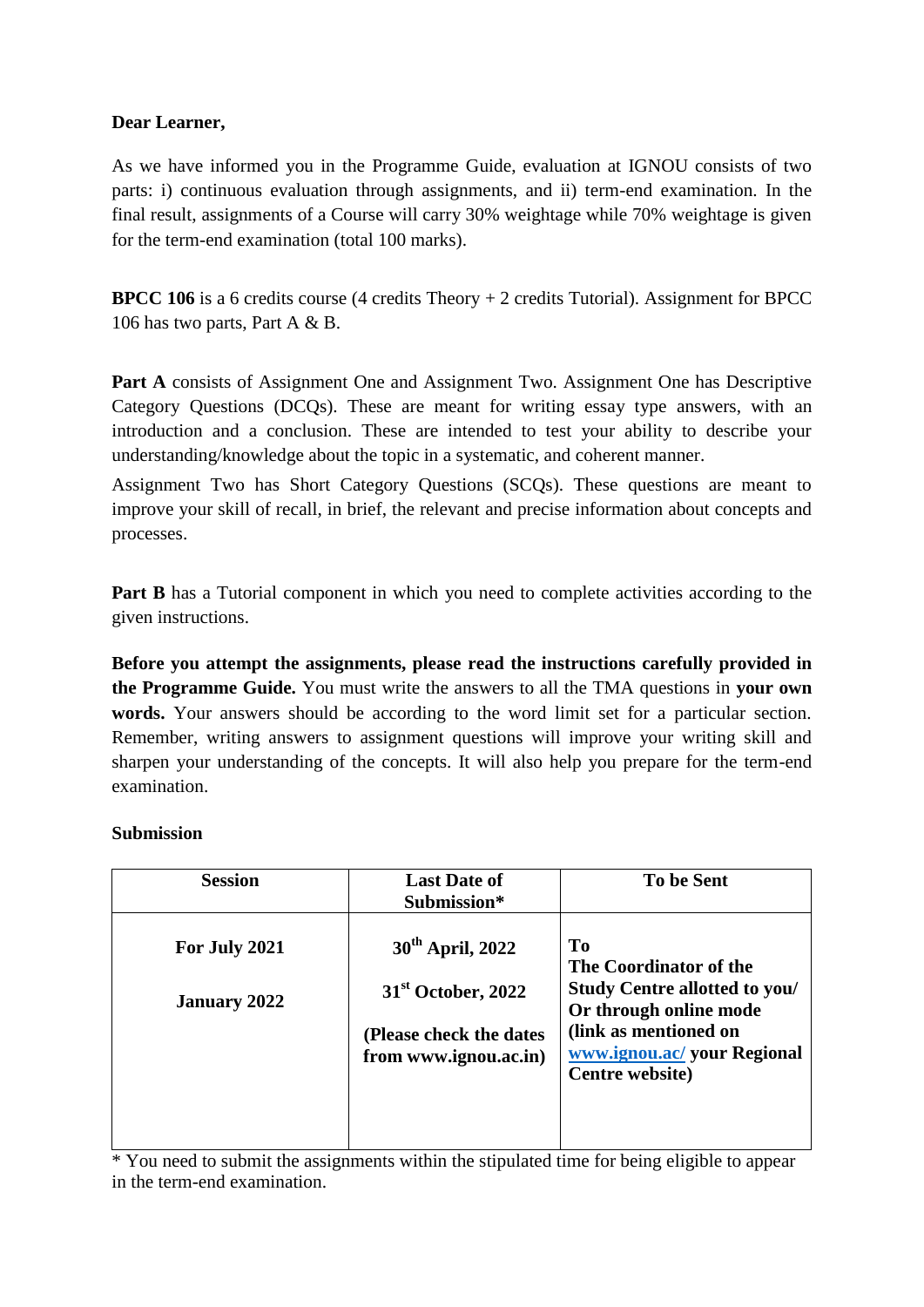Please obtain a receipt from the study centre for the assignments submitted and retain it. Also, keep a photocopy of the assignments with you. The Study Centre will return the assignments to you after they are evaluated. The completed assignment should be sent only to the Coordinator of the Study Centre allotted to you.

### **Following instructions are to be carefully followed before writing the assignments:**

1. You will find it useful to keep the following points in mind:

- **i. Planning:** Read the assignments carefully. Go through the Units on which they are based. Make some points regarding each question and then re-arrange these in a logical order.
- **ii. Organisation:** Read the study material carefully, analyze it, and then prepare a rough outline of your answer. Give adequate attention to your introduction and conclusion. Make sure that your answer:
	- a) is logical and coherent;
	- b) has clear connections between sentences and paragraphs;
	- c) is written correctly giving adequate consideration to your expression, style and presentation
- **iii.** Presentation: Once you are satisfied with your answers, you can write down the final version for submission. Write each answer neatly with proper spacing, and underline the points you wish to emphasize. Make sure that the answer is around the suggested word limit.
- 2. Use A4 size ruled paper for your response and tie all the pages carefully. Allow a 4 cm margin on the left and leave some space between each answer. This will facilitate the academic counsellor to write useful comments in the margin at appropriate places.
- 3. *Answers should be in your handwriting.* Do not print or type the answers. Do not copy your answers from the study material sent to you by the University or from other learners. If you copythe content, you will get zero marks for the respective question.
- 4. You need to attach a copy of the TMA with the completed assignment before submitting it.
- 5. In case you have requested for a change of Study Centre, you should submit your Tutor Marked Assignments only to the original Study Centre until the change of Study Centre is notified by the University.
- 6. If you find that there is any factual error in the evaluation of your assignments, e.g., any portion of assignment response has not been evaluated or the total of the score recorded on assignment response is correct, you should approach the coordinator of your study centre for correction and transmission of correct score to headquarters.

**Wish you all the best!**

**Discipline of Psychology SOSS, IGNOU, New Delhi**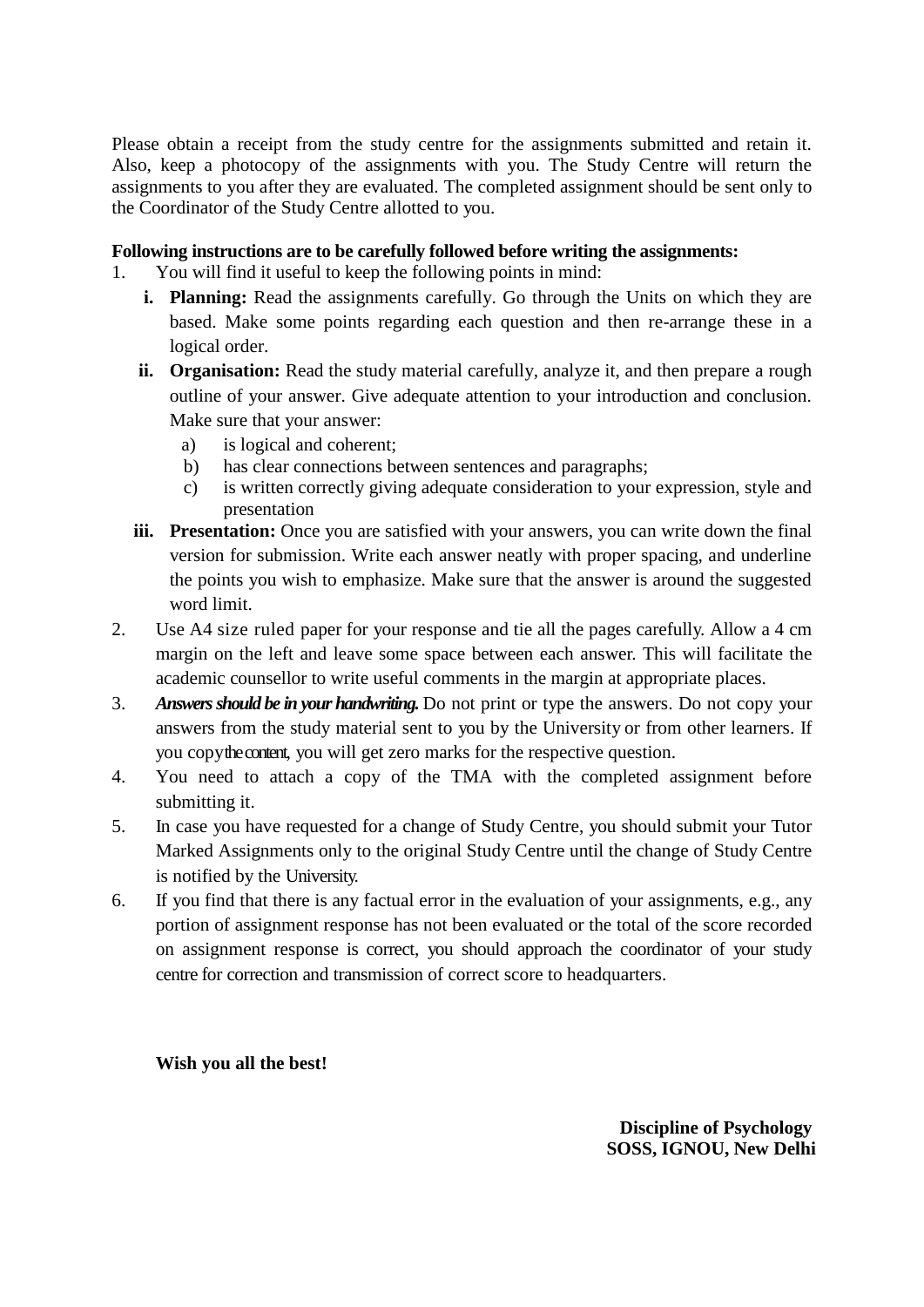### **DEVELOPMENT OF PSYCHOLOGICAL THOUGHT (BPCC 106) Tutor Marked Assignments (TMA)**

**Course Code: BPCC 106 Assignment Code: ASST /TMA / 2021-2022 Total Marks: 100**

**NOTE: All questions are compulsory.**

# **PART A**

## **Assignment One**

 $2 \times 20 = 40$ 

**Answer the following questions in about 500 words each. Each question carries 20 marks.** 

- 1. Discuss Wilhelm Wundt's contribution in developing psychology as a separate discipline.
- 2. Discuss the key issues and debates in the discipline of psychology.

### **Assignment Two**

**6 x 5 = 30**

**Answer the following questions in about 100 words each. Each question carries 5 marks.**

- 3. Non-western traditions in Psychology
- 4. Jung's structure of psyche
- 5. Cross-cultural and Indigenous Psychology
- 6. Criticism of Functionalism
- 7. Basic assumptions of behaviourism
- 8. Vector psychology

#### **PART B Tutorial**

**2 x 15 = 30**

**Note: You need to complete the activities according to the given instructions. Please attempt the activities in a coherent and organized manner. The word limit for each activity is around 700 words. Each activity is of 15 marks. For the activities, you need to refer to the self-learning material, and any other relevant offline or online resources. Some useful resources are also listed at the end of each unit.**

- 1. Watch the video here: [\(350\) Mod-01 Lec-05 The core and context of Indian psychology -](https://www.youtube.com/watch?v=Abu_3JyS-aY) YouTube
	- 1) What are the key features of Indian world view?